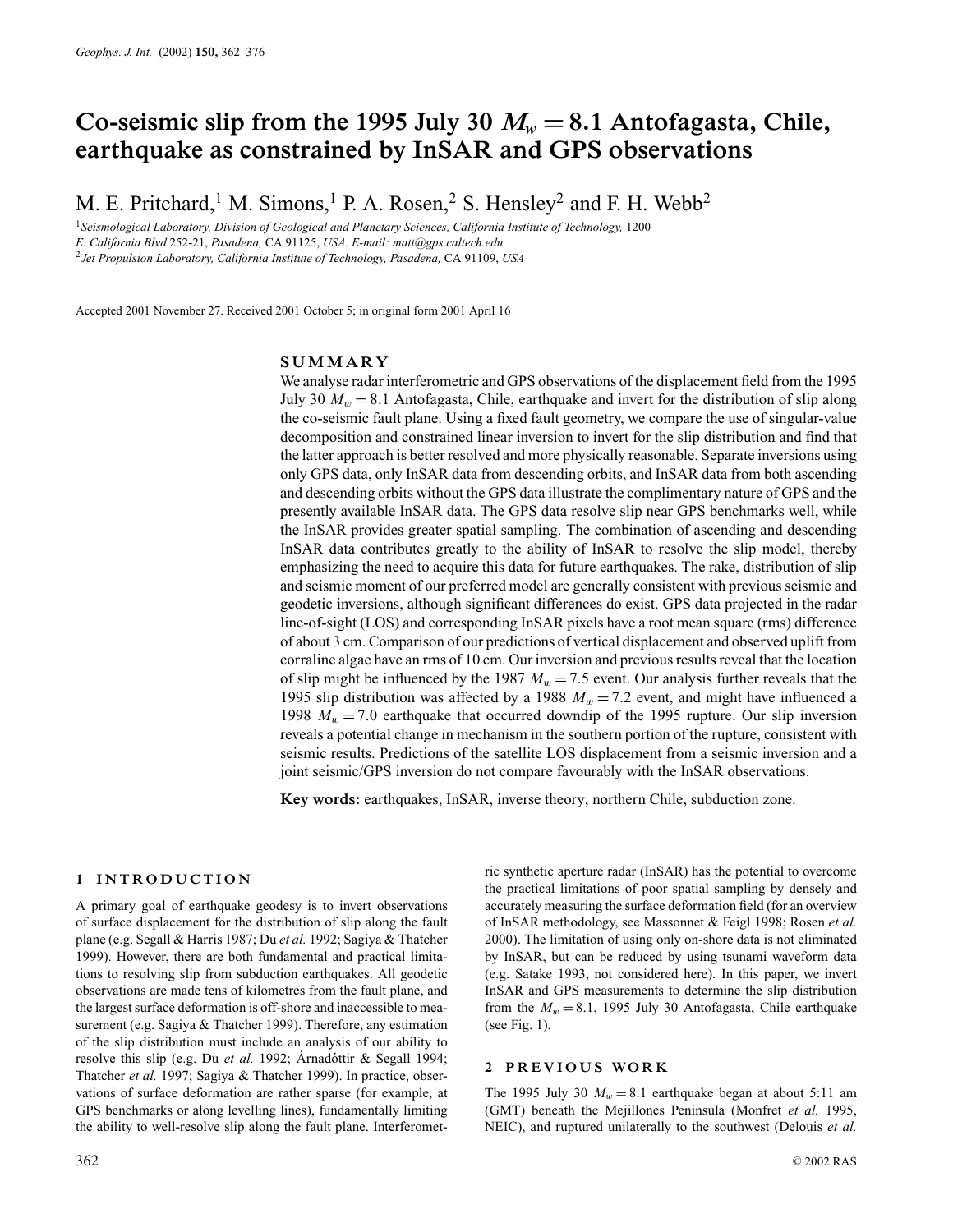

**Figure 1.** Reference map of our study area in northern Chile corresponding to the black box in the upper left-hand inset map. The Harvard CMT solution for the main shock is indicated, and the white star shows the location from the NEIC catalogue. Aftershocks with  $M_w$  > 2.5 are indicated by white dots (Husen *et al.* 1999). The white line indicates the surface trace of the fault along the subduction zone (at the bottom of the oceanic trench). Black squares outline the frames of ERS radar data used in this study. Profile  $A - A'$  is shown in Fig. 5.

1997; Ihmlé & Ruegg 1997; Gouget et al. 1998; Carlo et al. 1999). A mild tsunami of 2.8 m beached in Antofagasta (Ramirez *et al.* 1997). The discrepancy between the moment magnitude,  $M_w = 8.1$ , and the surface wave magnitude,  $M_s = 7.3$ , is attributed to significant moment release at long periods and suggests that the event was a slow earthquake (Ruegg *et al.* 1996; Delouis *et al.* 1997; Carlo *et al.* 1999). The focal mechanism *p*-axis is nearly coincident with the plate convergence direction of NUVEL-1A (DeMets *et al.* 1994), and is inconsistent with significant slip partitioning at this location (Ruegg *et al.* 1996). Fig. 2 shows the relation between the 1995 earthquake and other large earthquakes in northern Chile.

Several studies consider both seismic and geodetic data from the earthquake (Ruegg et al. 1996; Delouis et al. 1997; Ihmlé & Ruegg 1997), although only Ihmlé & Ruegg (1997) did a joint seismic and geodetic inversion for fault slip. Delouis *et al.* (1997) found good agreement in a visual comparison between a finite fault model based on teleseismic body waves with observations made by Ortlieb *et al.* (1995) of coastal co-seismic uplift. Carlo *et al.* (1999) used teleseismic body and long-period surface waves to invert for the source time function. Reigber *et al.* (1997) published co-seismic interferograms of the 1995 earthquake covering a fraction of the deformation field near the Mejillones Peninsula. They found that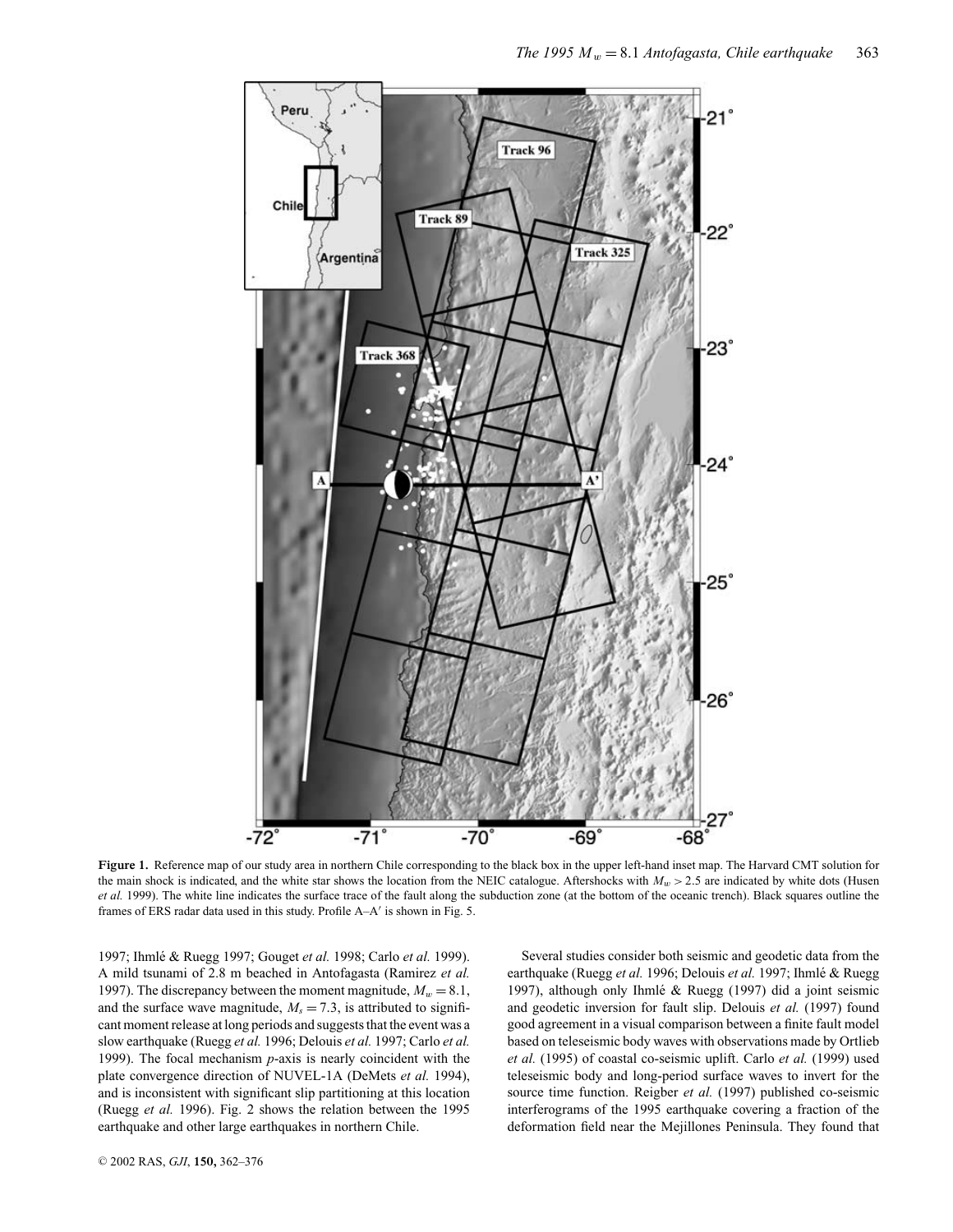

**Figure 2.** Estimated rupture zones for earthquakes in northern Chile with dates and approximate moments (Comte & Pardo 1991; Tichelaar & Ruff 1991; Ruegg *et al.* 1996; Delouis *et al.* 1997; Carlo *et al.* 1999). There is considerable uncertainty in the rupture areas for all but the 1995 event. In particular, the 1877 rupture zone could extend south into the 1995 rupture area (e.g. Lay *et al.* 1982).

the measured displacements were similar (a difference of less than 2 cm) to co-seismic vector displacements from seven GPS stations when projected in the radar line of sight (LOS). The GPS stations are part of the South American Geodynamic Activities (SAGA) project operated by the GeoForschungsZentrum Potsdam (GFZ). Klotz *et al.*(1999) used the co-seismic displacements from 70 GPS stations of the SAGA network to invert for the co-seismic slip distribution. Sobiesiak (2000) found a correlation between the *b*-value of the aftershock distribution from the 1995 earthquake and areas of high slip, perhaps providing a map of structural heterogeneities on the fault plane.

Although the Antofagasta earthquake has been extensively studied, several issues remain. Carlo *et al.* (1999) observed that there is no obvious relation between the distribution of co-seismic slip and the location of aftershocks, but suggested that a better-resolved 2-D slip map might reveal such a dependence. The primary goal of this study is a better-resolved 2-D slip map that can be used in future models of post-seismic deformation and to study interaction between the 1995 earthquake and events in 1987, 1988 and 1998. Ihmlé & Ruegg (1997) claimed that in order to fit the vertical component of GPS displacements, a change in dip of the subduction interface from 20◦ to 25◦ under the coast was required. Such a change in dip is not seen by other seismic studies (Delouis *et al.* 1996), although it is questionable whether the change in dip would be observed since it is below the resolution supported by those studies (Ihmlé & Ruegg 1997). A change in dip of the subduction interface was suggested by Armijo & Thiele (1990) as a possible cause of coastal uplift, and so another goal of this work is to determine whether the geodetic data require such a change in dip.

# **3 DATA USED**

We use ERS-1 and ERS-2 radar images acquired between 1992 and 1997 (Fig. 1). We use radar data from four satellite tracks three descending (tracks 96, 325 and 368) and one ascending (track 89). Radar interferometry measures the change in path-length in the radar LOS between observations. Data from the different viewing angles of the different satellite tracks provide multiple components of deformation. Interferograms include the effects of differences in satellite viewing geometry, topography, tropospheric and ionospheric changes, and deformation of the Earth's surface (e.g. Massonnet & Feigl 1998; Rosen *et al.* 2000). We process the SAR data using the Caltech/JPL repeat-orbit interferometry package, ROI PAC (http://www-radar.jpl.nasa.gov/roi pac/). In the processing, we use orbital information, accurate to about 20 cm, provided by the Delft Institute for Earth-Oriented Space Research in the Netherlands (Scharroo *et al.* 1998). We remove the topographic signal with both the two-pass approach where a pre-existing digital elevation model (DEM) is used, and the four-pass approach that uses ERS-1/2 tandem data (separated in time by 1 d). Existing DEMs in our study area have large gaps and poor accuracy in areas where they do exist. Therefore, we constructed a DEM of our area by mosaicking six pairs of tandem data from the four satellite tracks to use both in the two-pass approach and in the geocoding process. However, even our DEM has artefacts and cannot be used to remove topography when the perpendicular baseline is large, so for those interferograms we use the four-pass approach.

Northern Chile is an ideal location for the use of InSAR because the lack of rainfall, vegetation and human cultivation means that there is little non-tectonic change in the surface, even over long time periods. However, atmospheric variations can contaminate the deformation signal, especially near the coast. We minimize atmospheric contamination by using interferograms acquired on several different dates when atmospheric effects should be uncorrelated. From a geophysical perspective, northern Chile is a favourable study area because the coast is closer to the trench than in many other subduction zones, so that more of the deformation signal is on land. Furthermore, the Mejillones Peninsula protrudes trenchward and allows us to observe part of the co-seismic uplift.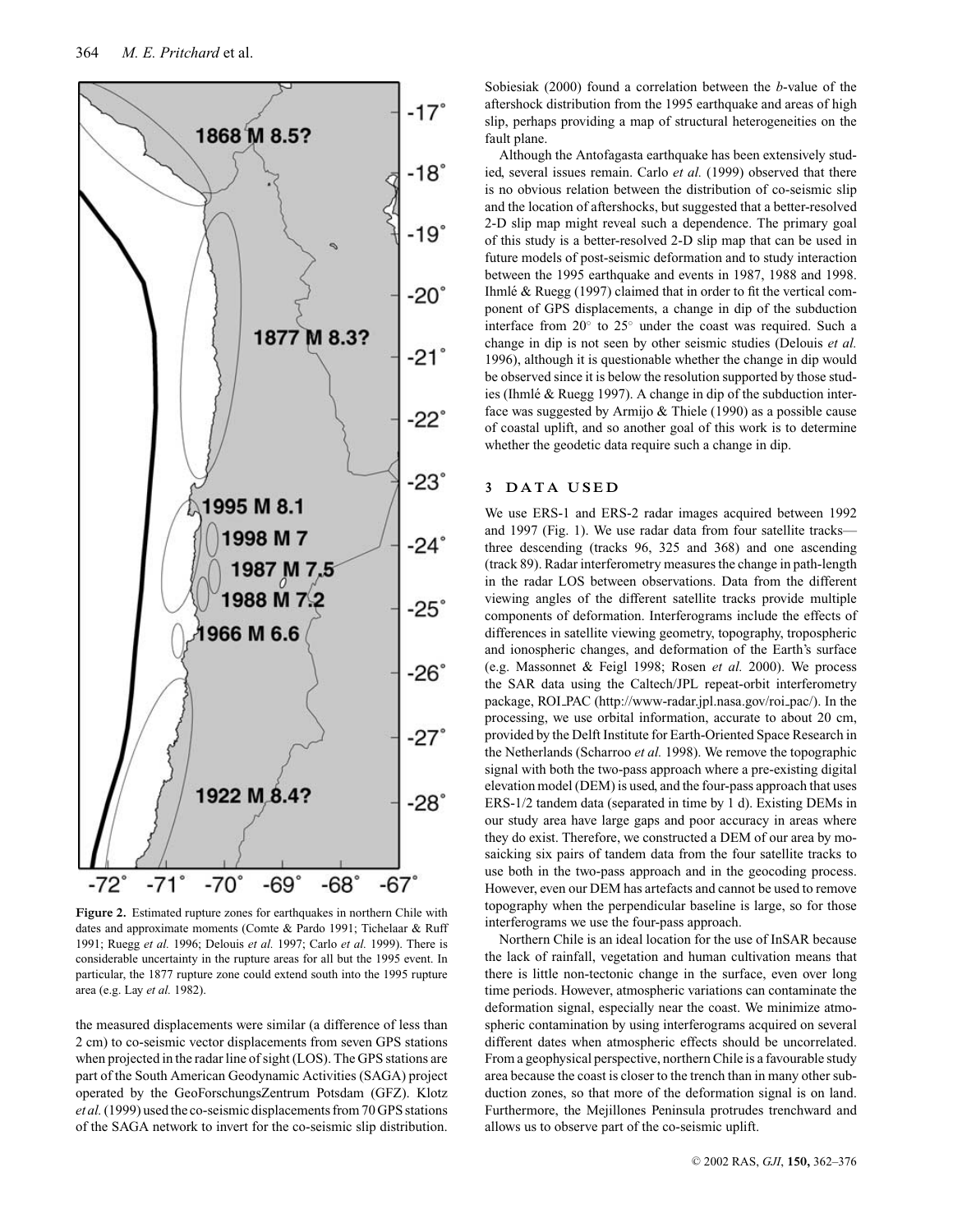We had to address a number of problems with the raw data that otherwise would have made it impossible to obtain acceptable slip distributions. First, some of the raw data were corrupted with missing lines or, less commonly, unnecessary lines were added that caused a loss of coherence in the interferograms (as demonstrated by horizontal streaks in Fig. 7 of Reigber *et al.* 1997). The line counter within the raw data itself is often insufficient to solve this problem, so we used the onboard clock information to find the missing lines. Unfortunately the clock records have insufficient temporal precision so that many lines have the same 'time'. Even with the corrupted data fixed, radar data were not collected during most passes over the area, so that all interferograms include deformation from multiple sources. Temporal coverage for the ascending track is especially poor. Only two ascending interferograms can be made that include co-seismic deformation, one of which has severe short-wavelength atmospheric or ionospheric distortion rendering it useless, and the other spans a time period of 4.5 yr. Even when the data were acquired, not all of the frames of a given satellite track were collected, so that maps of the deformation over some time intervals are shorter in along-track extent than others (Fig. 3). Additionally, we found that the pulse repetition frequency (PRF) can vary between acquisitions and that the baseline has a second-order variation that becomes important when many frames are concatenated. In the cases where precise ERS orbits were not available, we estimated the baseline directly from the data by removing a model of deformation and then finding the best-fitting orbital parameters that minimized the residual between the interferogram (with the model removed) and a synthetic interferogram made with a DEM (Rosen *et al.* 1996). To minimize possible short-wavelength atmospheric effects when estimating the baselines in this way, we use as many frames of radar data as possible in each satellite track (Fujiwara *et al.* 1998).

Fig. 3 shows four phase unwrapped interferograms with the observed LOS displacements, and Table 1 lists the nine interferograms we have used. The InSAR and GPS data contain several years of interseismic and several weeks to months of post-seismic deformation, although our examination of pre- and post-seismic images indicates that the co-seismic deformation makes up more than 90 per cent of the signal. For example, we see 15 fringes in the co-seismic interferograms and about one fringe in  $2+$  yr post-seismic interferograms (Pritchard *et al.*, in preparation). To remove possible interseismic and post-seismic deformation, we estimate the best-fitting quadratic ramps in space for each component of the displacement field (i.e. for each interferogram and each component of the GPS deformation) in addition to the fault slip model parameters. We have used a quadratic instead of a linear ramp to approximate the spatial shape of the interseismic strain that might decrease in a quasi-quadratic manner away from the trench (e.g. Savage 1983) and because InSAR orbital errors can also be quadratic in shape (e.g. Zebker *et al.* 1994).

Each of the satellite tracks used in this study has  $O(10^8)$  pixels at full resolution, and even when transformed from radar to geographic coordinates using a low-resolution DEM there are  $O(10<sup>7</sup>)$  pixels. This number is currently impractical and as we will show, unnecessary for slip distribution inversion from large, relatively deep events. We use a uniform sampling by simply averaging nearby pixels together (commonly called 'looking down'), so that the total number of displacement measurements is manageable. Because the surface deformation pattern from the Antofagasta earthquake is smooth, averaging many pixels together does not lose any of the details of the deformation signal. This approach will fail in areas near where a fault ruptures the surface or the phase gradient is extremely high (such as at the Landers and Hector Mine, California earthquakes). To ensure that no information is lost by looking down the interferograms, we have estimated model parameters at different pixel resolutions and then computed the residual for all models at a high resolution (300 m pixels). Fig. 4 shows a comparison between the residuals from models calculated at 300 m pixel−<sup>1</sup> and 2.5 km pixel−1. The features in each residual are very similar and the rms residuals are within 0.6 cm. For the rest of the inversions discussed in this paper, we use the InSAR data with a spacing of 2.5 km, combined with the 65 GPS stations in the SAGA array (Klotz *et al.* 1999) totalling  $5.6 \times 10^4$  observations.

# **4 DATA INVERSION**

We fix the geometry of the fault plane using a quadratic function constrained by the location of the trench (from BOUND.90, compiled by Peter Sloss, unpublished) and the distribution of aftershocks (Husen *et al.* 1999). The surface is discretized into fault patches as shown in cross-section in Fig. 5 and map view in Fig. 6. The dip of our fault patches varies between 20◦ and 24◦, consistent with the distribution of seismicity, 17◦–18◦ (Comte *et al.* 1994; Delouis *et al.* 1996), calculations of the dip of the 1995 earthquake rupture plane, 15◦–24◦ (Ruegg *et al.* 1996; Ortlieb *et al.* 1996; Delouis *et al.* 1997; Ihmlé & Ruegg 1997; Klotz et al. 1999; Carlo et al. 1999), and seismic refraction experiments, 9◦–25◦ (Patzwahl *et al.* 1999). By fixing the geometry, the inversion for slip becomes linear and given by the equation  $Gm = d$ , where **m** is a vector of the strike-slip and dip-slip components of slip on each patch, **d** is the vector of displacement observations and **G** is the matrix of Green functions for each fault patch computed using an isotropic elastic half-space model (Okada 1985). We augment this linear system to include coefficients of a quadratic ramp in space for each component of GPS deformation and each interferogram. The fault patches are not all of the same size, and the size of each patch was selected to maximize the model resolution as discussed below. Each side of **Gm** = **d** is multiplied by a weight matrix  $P_{ij} = \delta_{ij} \sigma_j^{-1}$ , where  $\sigma_j$  is the error on the *i*th datum (e.g. Harris & Segall 1987). We use the error on each component of the GPS measurements from Klotz *et al.* (1999). The errors on the InSAR measurements are not well-constrained, but we assume an uncorrelated error of 1 cm on each radar pixel in each track.

We compare the results from two methods: truncated singularvalue decomposition (SVD) (e.g. Menke 1989; Press *et al.* 1994) and a least-squares constrained linear inversion (CLS). The constrained linear inversion (also called the iterative linear least-squares inversion) is part of the MATLAB Optimization Toolbox and is based on the work of Gill *et al.* (1981) and Coleman & Li (1996). We constrain the dip-slip component to only allow reverse faulting and the strike-slip component to be right-lateral, consistent with the plate convergence direction and previous estimates of the mechanism of the 1995 event. On the other hand, the SVD inversion is unconstrained, which will reduce the model resolution (e.g. Du *et al.* 1992). However, care must be taken when estimating the truncation value *p*, because of the well-known tradeoff between model variance and data misfit (e.g. Menke 1989). For the SVD inversion, model resolution is given by  $R = V_p V_p'$ , (e.g. Menke 1989), where  $V_p$  is the reduced set of model space eigenvectors. To determine the model resolution when using CLS, we generate synthetic data by putting a unit of slip on each component of slip on each fault patch one at a time, adding noise, and then inverting the synthetic data for the fault slip. The slip that the inversion places on each patch then corresponds to a row in the model resolution matrix (Du *et al.* 1992). The quadratic ramp components are constrained to have an effect of the order of a few centimetres across the scene.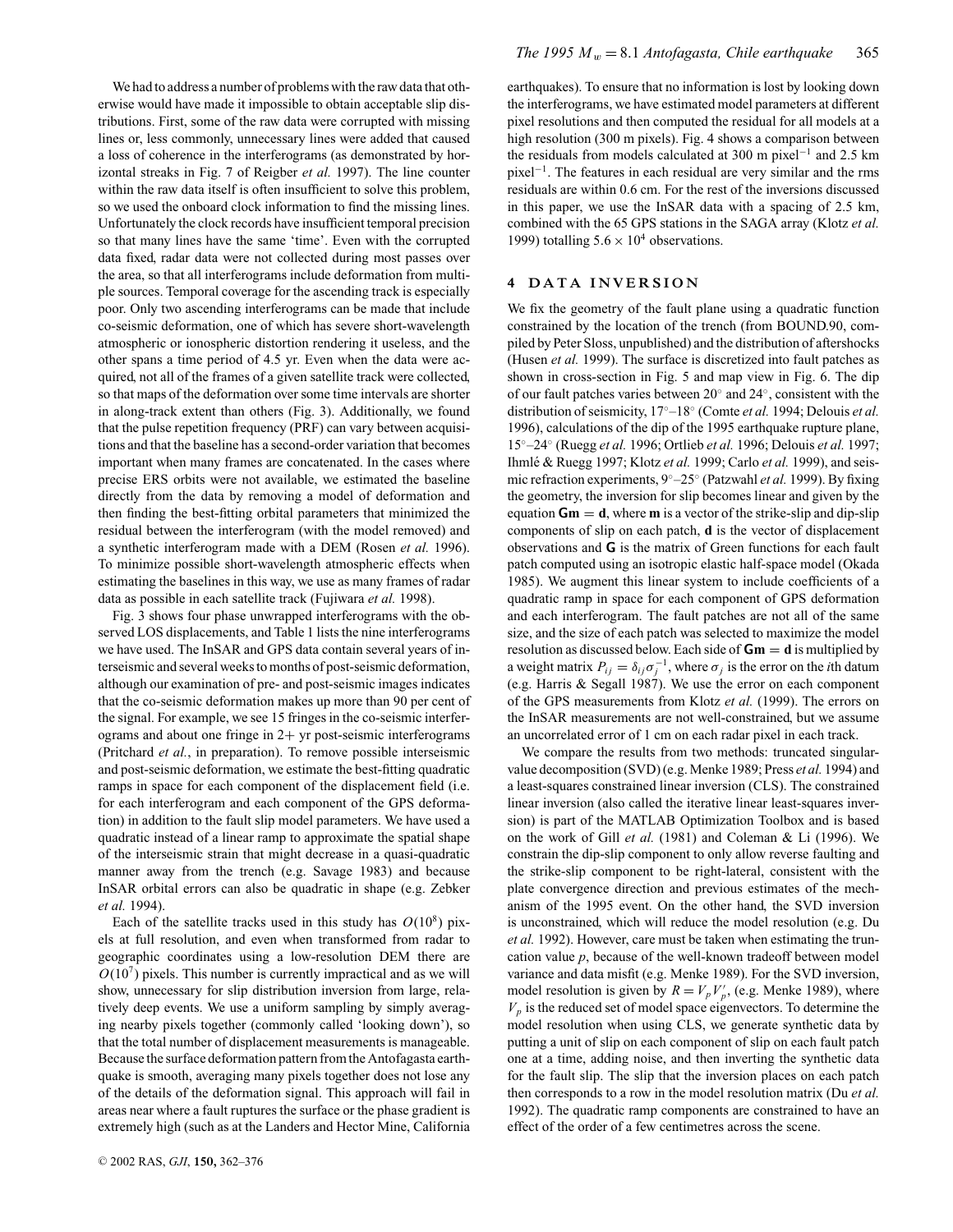

**Figure 3.** Unwrapped co-seismic interferograms used to invert for co-seismic slip from descending satellite tracks 96, 325, 368 and ascending track 89. The colour scale refers to change in the radar LOS direction in centimetres over the timescales indicated in Table 1. Black arrows show the LOS vector from the ground to the satellite projected on to the ground. We show the interferogram from track 96 spanning 1992 May 8 to 1995 October 9, because the other acquisitions do not span all available frames (the dotted black line shows where they end). For track 325, all interferograms have the same length and the interferogram spanning 1995 May 24 and 1995 September 19 is shown for reference. The maximum observed LOS displacement is about 50 cm away from the satellite in the descending scenes where there is co-seismic subsidence and westward horizontal displacement, both of which increase the LOS distance. The LOS displacements in the ascending interferogram are smaller (maximum of about 10 cm) since the westward horizontal motions correspond to a decrease in LOS distance while subsidence increases the LOS distance, thereby partially cancelling each other.



**Figure 4.** Residuals from models generated at different pixel spacings from track 96. The data used to calculate the residual is the same—0.300 km pixel−1. The rms for model calculated at 2.5 km pixel−<sup>1</sup> is 0.46 cm and for the model calculated 0.300 km pixel−<sup>1</sup> is 0.40 cm.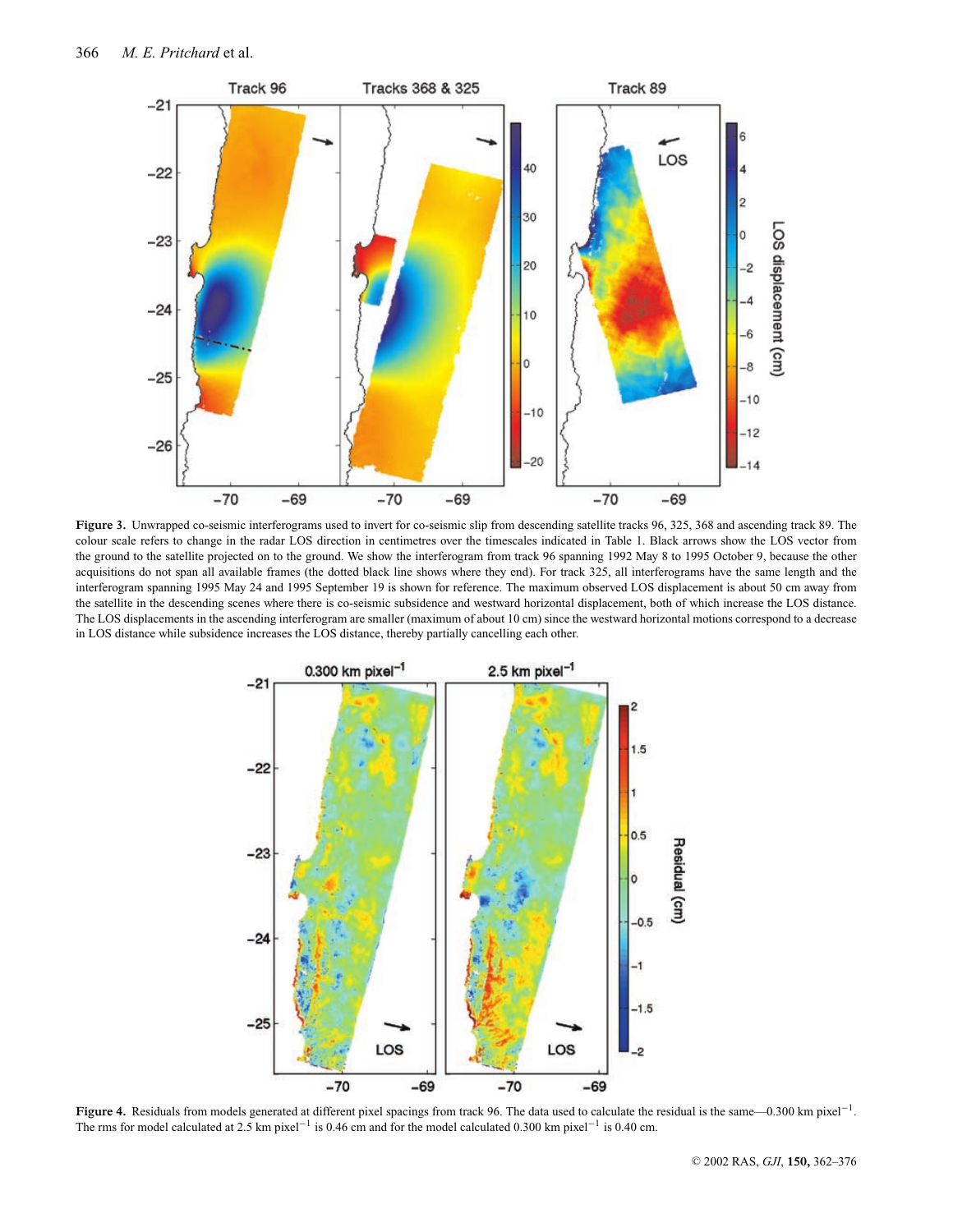**Table 1.** Data from three descending satellite tracks (96, 325 and 368) and one ascending track (89) used in inversions for co-seismic slip. B<sup>⊥</sup> refers to an estimate of the perpendicular baseline at the beginning of each track. For comparison, the GPS data were collected in October and November in both 1993 and 1995 (Klotz *et al.* 1999).

|     |               | Track Pre-seismic image Post-seismic image |     | $B_+$ (m) $B_+$ topo pair (m) |
|-----|---------------|--------------------------------------------|-----|-------------------------------|
| 96  | 1992 May 5    | 1995 October 9                             | 50  | 120                           |
| 96  | 1995 April 16 | 1995 October 8                             | 110 | 120                           |
| 96  | 1995 April 16 | 1995 July 30                               | 200 | 120                           |
| 96  | 1995 April 16 | 1997 October 13                            | 20  | 120                           |
| 325 | 1992 May 24   | 1995 August 15                             | 80  | 100                           |
| 325 | 1992 May 24   | 1995 September 19                          | 40  | 100                           |
| 325 | 1995 July 11  | 1995 September 19                          | 130 | 100                           |
| 89  | 1993 May 28   | 1997 October 12                            | 150 | 300                           |
| 368 | 1995 July 14  | 1995 August 18                             | 50  | 300                           |

As mentioned above, because our geodetic data are limited to be on land, not all of the fault patches are equally well resolved. We define an effective resolution to be  $\bar{R} = \sqrt{R_d^2 + R_s^2/2}$ , where  $R_d$  is the dip-slip and  $R_s$  is the strike-slip diagonal component of the model resolution matrix. In an iterative, manual process, we adjust the size of each fault patch so that all of the patches have a CLS resolution above 0.8. The dip-slip component of a patch is generally better resolved than the strike-slip component, but for

simplicity we keep strike-slip patches the same size as dip-slip patches. Our final parametrization has 41 patches (with two slip components per patch) with 72 parameters for the quadratic ramps (absolute phase offset, linear and quadratic spatial variations for each interferogram and component of GPS deformation), giving a total of 154 parameters. With more than  $5.6 \times 10^4$  observations and judicious construction of spatially variable subfaults, the problem is no longer underdetermined. This variable patch size approach also provides an easy visual assessment of the spatially variable model resolution.

## **5 DISCUSSION**

Fig. 6 shows a comparison between the model resolution and slip distribution from the CLS inversion and SVD inversions that are truncated at two different values. Our preferred SVD inversion uses the singular value ( $p = 112$ ) above which the rms residual was rather constant (Sagiya & Thatcher 1999) (Fig. 7). The fact that we zero out less than one-third of the total of 154 parameters indicates that the majority of parameters are well-resolved (Segall & Harris 1987; Harris & Segall 1987). In general, the resolution from the constrained inversion is greater than for the unconstrained inversion (e.g. Du *et al.* 1992). It is not surprising that the CLS slip model is well-resolved since we use it to determine the fault size parametrization. The direction of slip in the CLS model is consistent from patch



**Figure 5.** Profile along A–A' from Fig. 1. The dashed line shows a profile of the vertical co-seismic displacement from our model prediction. The dots show all of the aftershocks taken from (Husen *et al.* 1999)—not just those along the profile. The black line shows the parametrization of the fault plane used in the co-seismic slip inversions. The horizontal thick black lines show the width of the satellite tracks along this profile. The nearly horizontal thin black line shows the topography in the ocean and on land. The Harvard CMT location is shown as a diamond labelled 'CMT'.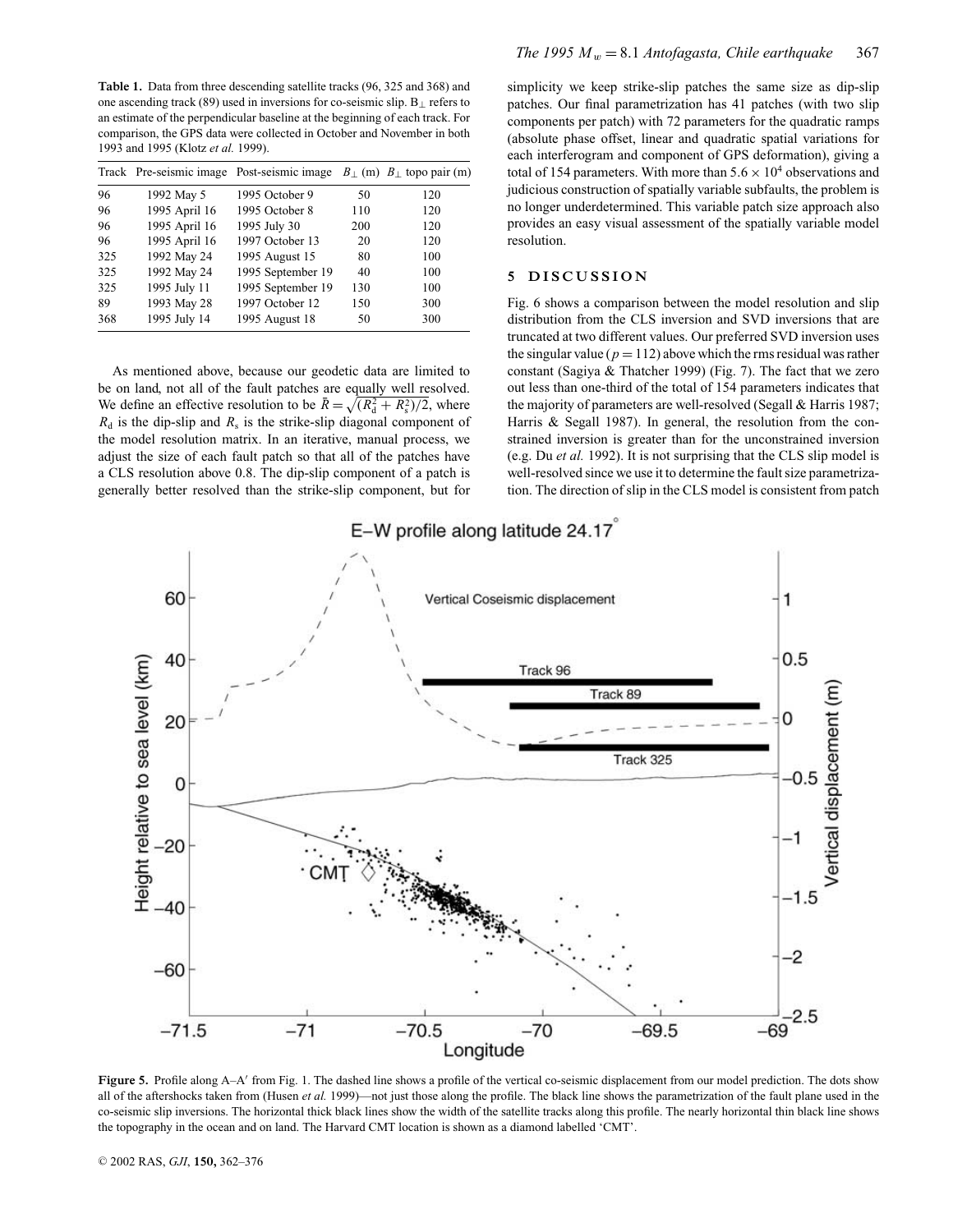

Figure 6. Comparison of model resolution and slip distribution from singular-value decomposition and constrained least-squares method. The patch size was determined to optimize CLS resolution (see the text for details). The model resolution and slip distribution for the SVD inversion depends on the number of singular values used. We prefer to truncate at 112 singular values, because keeping more singular values does not significantly reduce the rms residual, see Fig. 7. However, to more directly compare the SVD and CLS inversions, we also show results from an SVD inversion truncated at a singular value (150) that gives the same mean model resolution as the CLS inversion. The scalar and vector moments are shown for all inversions (see text).



**Figure 7.** rms residual as a function of the singular value. We truncate singular values beyond 112 (arrow).

to patch and resembles the plate convergence direction and previous inversions of the 1995 mechanism. We find that the zone of aftershocks coincides well with the region of significant slip (Fig. 8), although, as others have observed, there are aftershocks but little slip in the northern half of the Mejillones Peninsula (e.g. Ruegg *et al.* 1996). The relatively poorer resolution of the SVD model ( $p = 112$ ) allows some unlikely normal slip and slip well outside the 1995 rupture area. The SVD slip model would have higher resolution if more singular values are used (e.g.  $p = 150$ , Fig. 6). However, several model parameters in the inversion with 150 singular values are poorly determined, which means that some patches have an unrealistically large left-lateral slip. Alternatively, the resolution of the SVD model can be improved by changing the configuration of the fault patches and making some of them larger, but we instead choose to rely on the CLS inversion because it is better able to resolve the fine scale slip features. Fundamentally, the regularization provided by the SVD truncation does not allow for the geophysically reasonable *a priori* assumption of slip direction, while the CLS approach does. The rms residual from inversions using all the radar data and GPS for the SVD model  $(p = 112)$  is 0.96 cm, and for the CLS model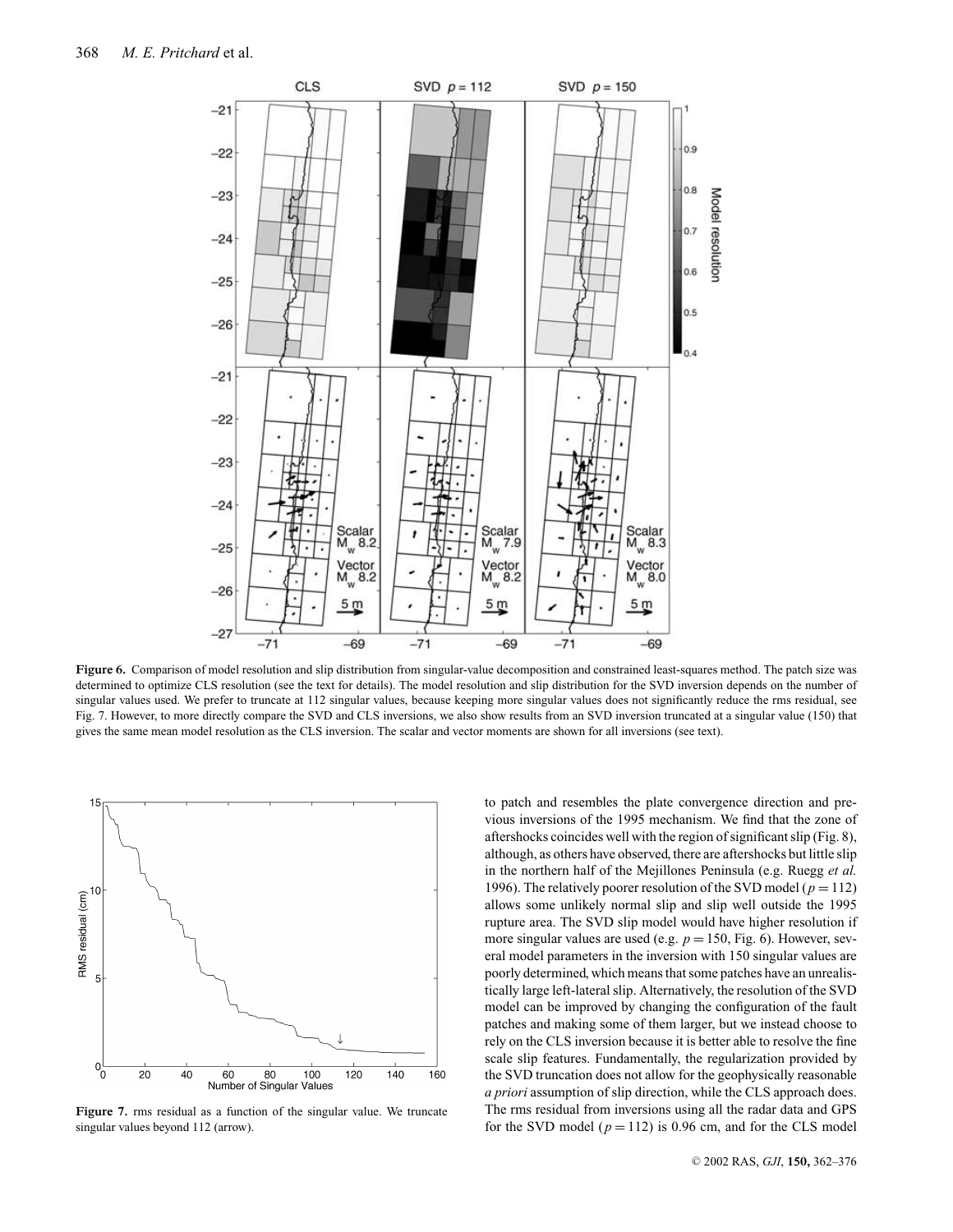

three  $M_w = 7$  events are shown as stars and moment tensors, respectively. (The NEIC location is where the earthquake began and the CMT location is the centre of moment release.) Reference Figure 8. Preferred model of co-seismic slip from the 1995 earthquake constrained using GPS from Klotz et al. (1999) and three descending and one ascending tracks of radar data shown by the slip arrows of foot wall. The red dots are aftershocks with  $M_w > 2.5$  from the 1995 event (Husen et al. 1999). The arrow in the upper left shows the magnitude and direction of the plate convergence rate (DeMets et al. 1994). The NEIC and Harvard CMT locations for the 1995 and depths along the parametrized fault plane are indicated at the bottom of the figure.



*The 1995 M* w = 8 . 1 *Antofagasta, Chile earthquake* 369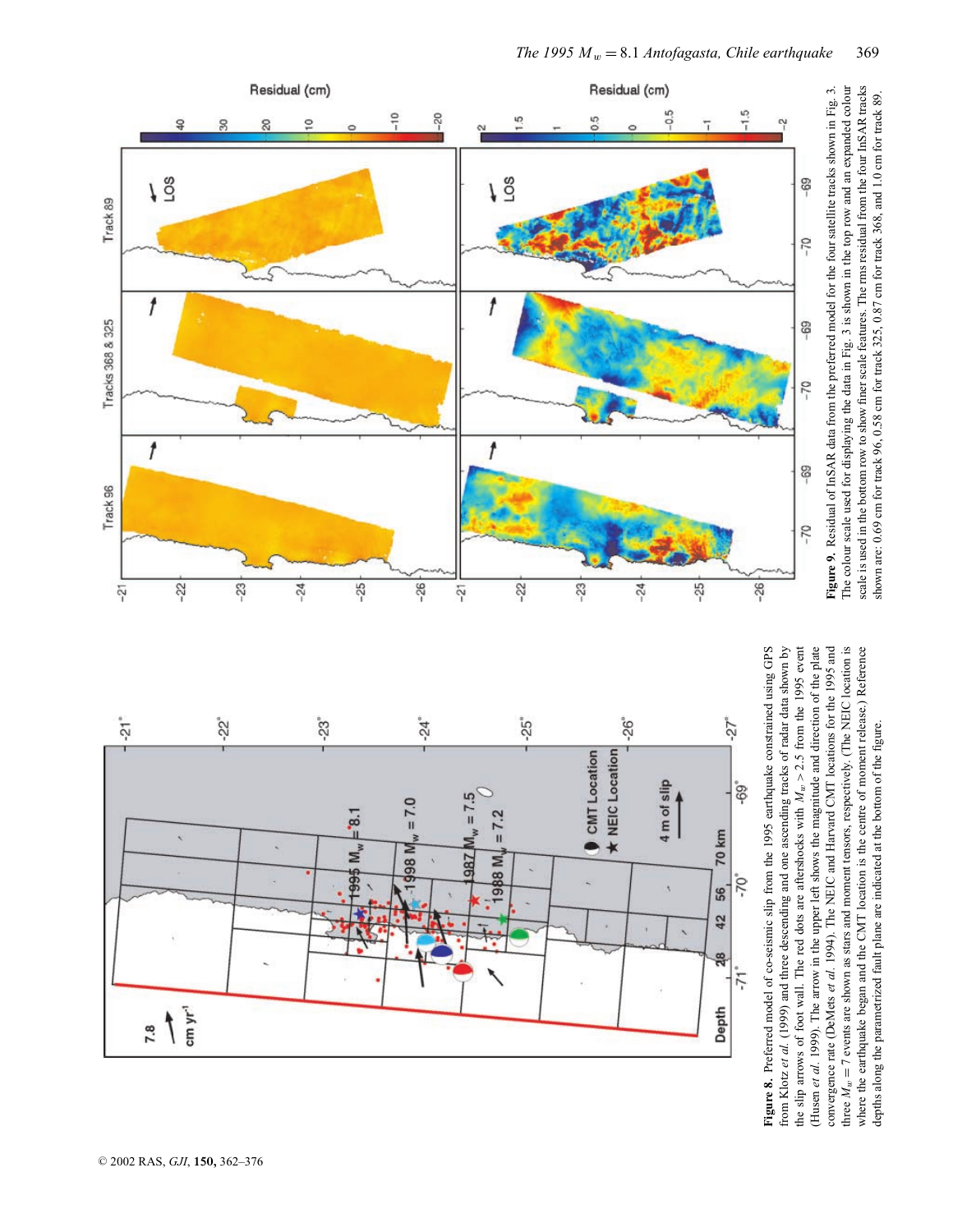

**Figure 10.** Residual displacements (data minus model) for the GPS data of Klotz *et al.* (1999). Horizontal residuals shown as arrows. Positive vertical residuals are circles and negative vertical residuals are squares. Using all stations, the rms for east, north, and up are: 1.8, 1.8 and 1.7 cm, respectively, and total rms for all components is 1.8 cm. If we consider only the 38 GPS stations shown in this figure the rms for east, north, and up are: 2.3, 2.2 and 1.9 cm, respectively, and total rms for all components is 2.1 cm.

is 0.80 cm. Fig. 9 shows the InSAR residual from the CLS model and Fig. 10 shows a comparison between the predicted and actual GPS displacements. While Ihmlé & Ruegg (1997) suggest that their GPS data set requires an abrupt change in slab dip, we find that the residual for the GPS data is effectively the same for models that assume a constant dip of the subduction zone fault (the results are not shown).

The geodetic moment from our preferred model is  $2.4 \times 10^{21}$  N m, equivalent to  $M_w = 8.2$ , and slightly larger than the other estimates (see below). However, a small portion of the slip may represent aseismic, interseismic or post-seismic slip that could not be fitted by our quadratic ramp. When we only consider the 12 patches with more than 0.5 m of slip, the moment is  $1.6 \times 10^{21}$  N m, equivalent to  $M_w = 8.1$  (assuming  $\mu = 3.2 \times 10^{10}$  Pa). For comparison, the

moment from the SVD model ( $p = 112$ ) is  $2.9 \times 10^{21}$  N m ( $M_w =$ 8.2), but is only  $1 \times 10^{21}$  Nm ( $M_w = 7.9$ ) for the same 12 'coseismic' patches. The magnitude of slip for this SVD model is less than the CLS model, because of the greater degree of smoothing inherent in the SVD. The moment from the SVD model truncated at 150 is higher—4.1 × 10<sup>21</sup> Nm ( $M_w$  = 8.3) or 1.5 × 10<sup>21</sup> Nm  $(M_w = 8.1)$  for the same 12 patches. However, the slip distribution in both SVD models is oscillatory, so that when the vector sum of the slip is used in computing the moment for all patches ('Kostrov' summation, see Kostrov 1974), the moments are reduced to  $8.4 \times$  $10^{20}$  N m ( $M_w = 7.9$ ) and  $1.1 \times 10^{21}$  ( $M_w = 8.0$ ) N m for the SVD models with 112 and 150 singular values, respectively. The vector sum for the CLS model is only slightly changed to  $2.2 \times 10^{21}$  N m  $(M_w = 8.2)$ .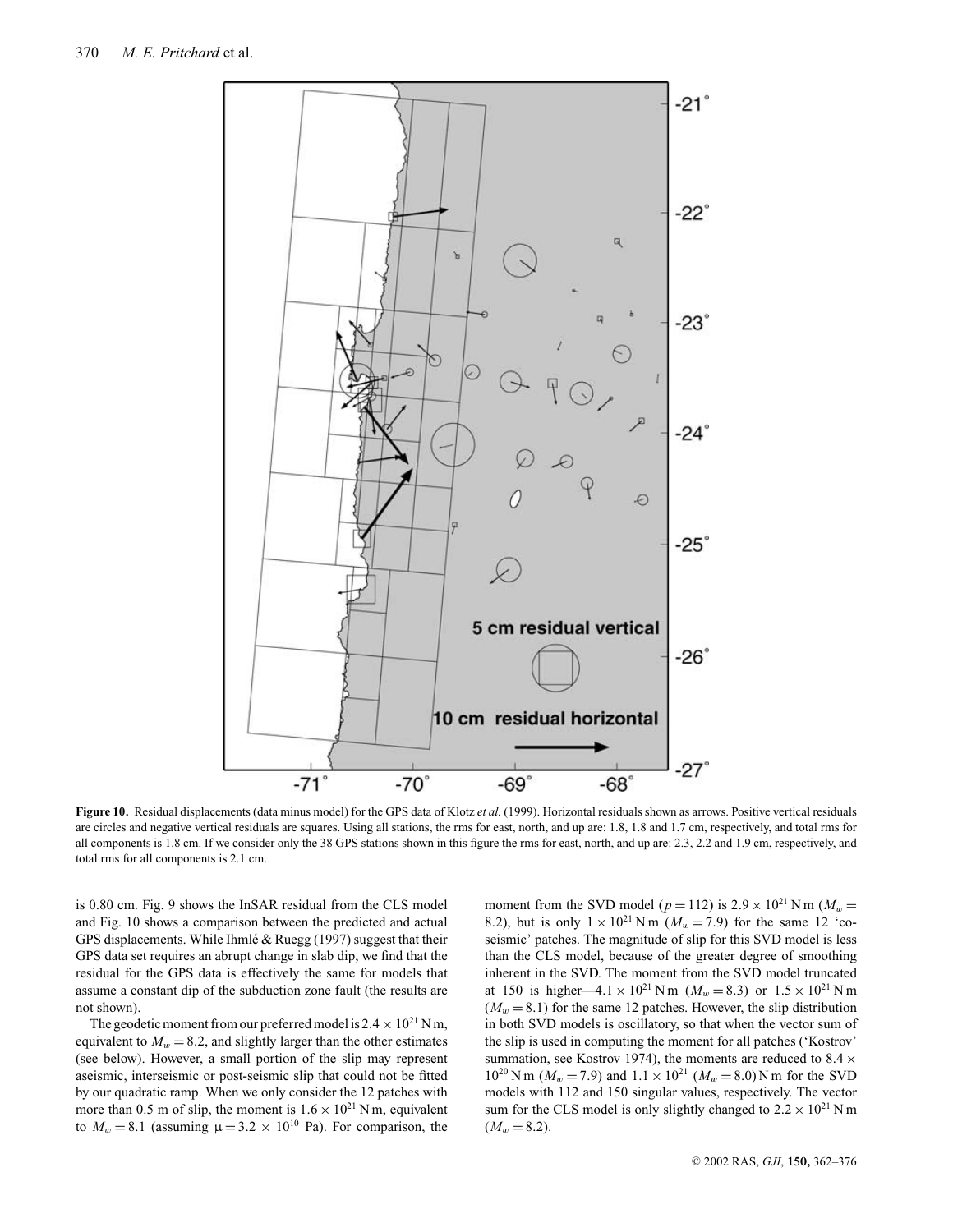#### **5.1 Comparison of the slip model with previous work**

Our preferred slip model is shown in Fig. 8 with aftershock locations and epicentres of  $M_w = 7$  events that have ruptured near the main shock during the past 15 yr. The seismic moment from our CLS model, considering only the 12 patches with more than 0.5 m of slip  $(1.6 \times 10^{21} \text{ N m})$ , agrees well with other estimates: seismic  $1.6 \times 10^{21}$  N m (Carlo *et al.* 1999),  $1.5 \times 10^{21}$  N m (Gouget *et al.* 1998),  $1.2 \times 10^{21}$  N m (Delouis *et al.* 1997),  $0.9 \times 10^{21}$  N m (Ruegg *et al.* 1996); seismic and GPS  $1.42 \times 10^{21}$  N m (Ihmlé & Ruegg 1997); GPS  $1.78 \times 10^{21}$  N m (Klotz *et al.* 1999),  $1.5 \times 10^{21}$  N m (Ruegg *et al.* 1996); coralline algae  $2 \times 10^{21}$  N m (Ortlieb *et al.* 1996). Some of the spread in moment estimates can be explained by the different elastic structures used in the models (which vary from model to model by as much as 10 per cent). However, some have argued that the discrepancy between the seismic moment inferred from geodesy and long-period seismic waves is larger than bodywave-based estimates (e.g. Ruegg *et al.* 1996; Delouis *et al.* 1997), possibly indicating significant moment release at low frequencies (Ihmlé & Ruegg 1997; Carlo et al. 1999).

We estimate rakes for the fault patches with the best constrained slip to lie between 92◦ and 136◦ (with a mean of 113◦) except for one patch (discussed below). Our estimated rake is close to the plate convergence direction of 103◦ (DeMets *et al.* 1994) and consistent with 97◦–116◦ measured using a variety of techniques (Carlo *et al.* 1999; Ruegg *et al.* 1996; Delouis *et al.* 1997; Ihmle & Ruegg 1997). ´ The GPS-only inversion estimated the rake as 66◦ (Klotz *et al.* 1999), which is 114◦ using our convention for rake direction. One patch at the southeastern corner of the 1995 rupture area has a rake that is purely right-lateral. Delouis *et al.* (1997) fit a subevent with a normal mechanism late in the rupture and Carlo *et al.* (1999) noted that this part of the rupture is difficult to fit with a thrust mechanism. We constrain our patches to slip in only a reverse and right-lateral sense, so we cannot detect normal motion. The rake of this patch is very different from the others, indicating a possible local change in mechanism, but future joint geodetic and seismic inversions that allow for normal slip will be necessary to reconcile the data sets. This change in mechanism is spatially close to the location of a possible triggered shallow slip of the Atacama fault (Delouis *et al.* 1997; Klotz *et al.* 1999), but the observations of surface rupture are ambiguous (Ruegg *et al.* 1996; Ortlieb *et al.* 1996).

Carlo *et al.* (1999) conclude that the 1995 earthquake was very smooth with no certain 'asperities', but with three areas of enhanced moment release. Although our fault patches are large and do not resolve detailed structure, our slip distribution is relatively continuous and consistent with this result. We observe the maximum slip near the CMT location, as have others (Carlo *et al.* 1999; Delouis *et al.* 1997; Klotz *et al.* 1999), and the magnitude (4 m) is within a range of previous estimates—3.5 m (Klotz *et al.* 1999) and 10 m (Carlo *et al.* 1999). As with Ihmlé & Ruegg (1997), most of our slip is updip of the hypocentre and we do not have much slip between the hypocentre (NEIC location) and the CMT location (∼30 per cent), where the body-wave-only inversions put 80 per cent or more of the slip. Ihmlé & Ruegg (1997) attribute the difference in the location of moment release between the body wave and surface wave/geodetic studies to the fact that body-wave-only inversions do not approximate the rupture well.

The slip from the 1995 earthquake can be compared with the location of several  $M_w = 7$  earthquakes that occurred within the rupture area. Near the hypocentre of the  $M_w = 7.5$ , 1987 earthquake, slip during the 1995 earthquake is primarily near the trench, while further north, slip is closer to land. The seismic moment also decreases from

north to south. Furthermore, our slip distribution indicates that the 1995 event had little slip near the rupture area of the 1988  $M_w = 7.2$ earthquake. Ihmlé & Ruegg (1997) and Delouis *et al.* (1997) explain these observations as being caused by the prior release of slip from the 1987 event, which must have been concentrated near the hypocentre, since the Harvard CMT location lies well updip in an area of high slip during the 1995 event. Alternatively, the absence of slip near the locations of the 1987 and 1988 events could be a result of aseismic slip, or the slip deficit could be released in a future event (Carlo *et al.* 1999). A preliminary inversion of an interferogram from the  $M_w = 7.0$  1998 event indicates that most of its slip was in a region of low slip during the 1995 earthquake, and down-dip of an area of large slip in the 1995 event (Pritchard *et al.*, in preparation).

#### **5.2 Comparison with other measurements**

To understand how the different data sets used in the inversion contribute to the estimation and resolution of slip, we conduct three separate inversions: one with only GPS data, one with only InSAR data from descending orbits only and one with all available InSAR data. Not surprisingly, inversions with only GPS data best resolve the slip near where there are GPS benchmarks (Fig. 11, upper left). Predicted interferograms made with the GPS-only model are very different (tens of centimetres) from the observed LOS displacements in areas where there are no GPS benchmarks (Fig. 11). The model patches near the trench can cause more horizontal than vertical deformation on land, and because GPS data are more sensitive than InSAR to the horizontal component, the former better resolve slip near the trench. However, when both ascending and descending InSAR data are used, the model resolution near the trench is nearly the same as the GPS resolution of those patches, and illustrates the importance of acquiring both ascending and descending data.

Our resolution tests also show that addition of a single frame from track 368 and the addition of multiple interferograms spanning different time intervals also aid in model resolution, although the ascending track contributes the most. The combined GPS and InSAR resolution of these patches (Fig. 6) is higher than the resolution of either independent data set, as found for the 1992 Landers, California, strike-slip earthquake (Hernandez *et al.* 1999). The synergistic combination of GPS and InSAR becomes less important when we consider all possible InSAR data. We did not use the single frame of co-seismic data from the ascending track immediately south of track 89 in our inversions, but when we include synthetic data from this track in our SAR-only model resolution tests, the resolution is comparable with the combined InSAR/GPS resolution. This further illustrates the importance of collecting both ascending and descending orbits, and indicates that in some locations, remote sensing SAR data alone can resolve model parameters as well as data acquired on the ground with sparse GPS arrays.

The GPS and InSAR measurements of deformation can be directly compared when the GPS station lies within a part of the interferogram that was successfully unwrapped (Fig. 12). The GPS data were projected into the radar LOS and both the GPS and InSAR raw data were corrected by the best-fitting quadratic ramp calculated during the inversion of co-seismic slip. The quadratic ramp independently corrects for any potential interseismic slip in both the InSAR and GPS (because they span different time periods) and systematic InSAR orbital errors. The rms error for 90-point comparisons between InSAR and GPS in the nine interferograms is 3.2 cm, which is larger than the vertical GPS error of about 5 mm (Klotz *et al.* 1999), which dominates because of the steep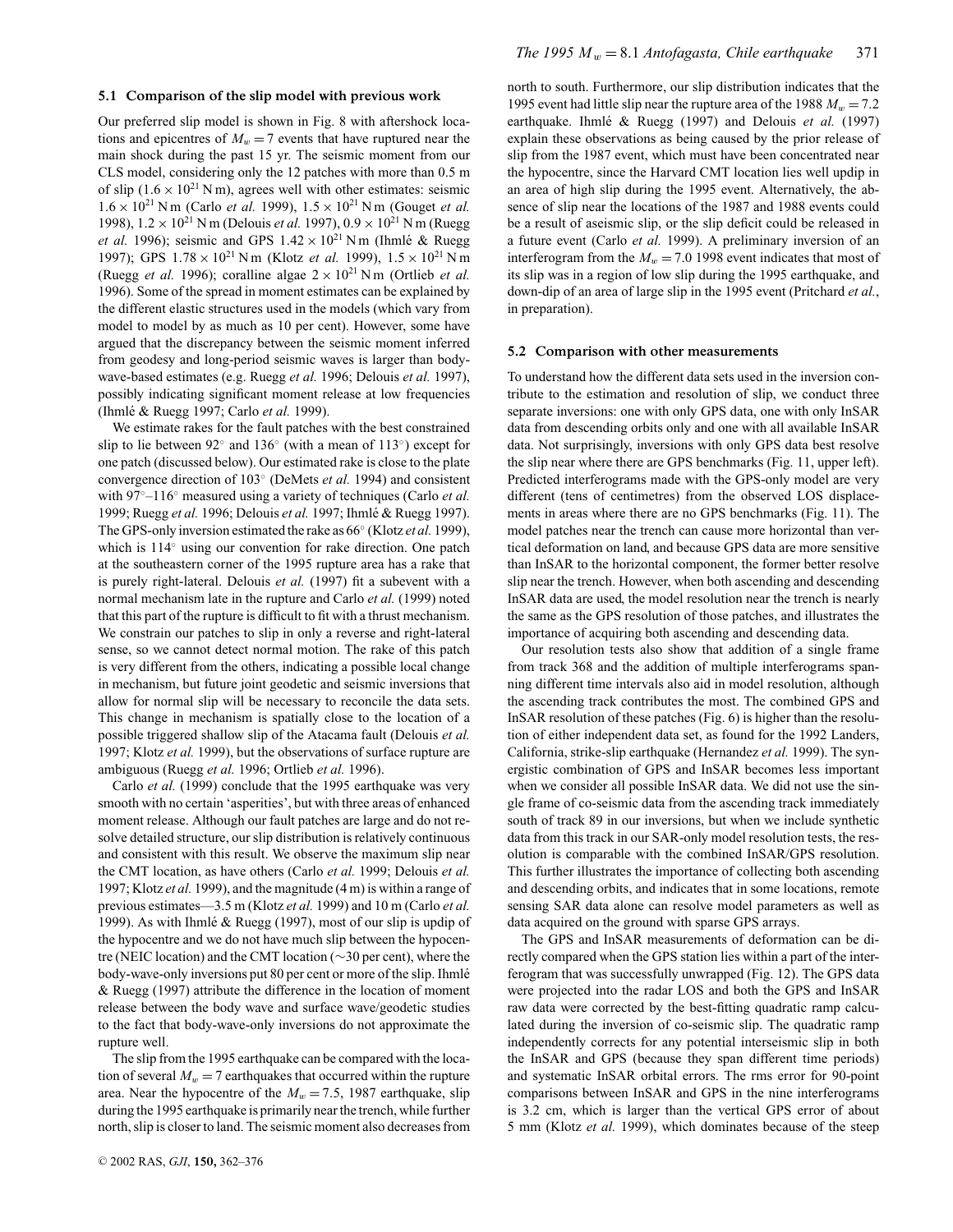

**Figure 11.** Comparison between model resolution and the difference between observed and predicted interferograms for inversions that used only the GPS data (top) only descending InSAR data (middle) and ascending and descending InSAR data (bottom). The residual from the interferogram spanning 1992 May 8 to 1995 October 9 from track 96 is shown, since this span includes the most GPS points and most closely matches the interval over which the GPS data were collected. The black dots on the two leftmost figures show the location of the GPS stations.

incidence angle, but is comparable with results at other earthquakes. The estimated 5 mm vertical error is probably optimistic for campaign GPS measurements. Published rms differences between InSAR and GPS measurements from the 1992 Landers, California earthquake are 3.4 cm for nine points (Massonnet *et al.* 1993), 11 cm for 19 points (Massonnet & Feigl 1998) and 18.9 cm for 18 points (Zebker *et al.* 1994), 1.6 cm for seven points for the 1994 Northridge, California, earthquake and about 1.0 cm for 34 points from the 1999 Hector Mine, California, earthquake (Simons & Fialko, personal communication).

We compare the uplift of coralline algae at 27 points along the coast measured by (Ortlieb *et al.* 1996), and revised by Ortlieb (personal communication, 2000), with the predicted uplift from our preferred model (Fig. 13). The rms difference is 10.9 cm. The largest discrepancy is at the point of maximum uplift (0.8 m), near Punta Tetas, where the predicted value more closely matches the preliminary estimate (Ortlieb *et al.* 1995) than the final one, although Ortlieb *et al.* (1996) discusses why the precision of this measurement might be poor. Ortlieb *et al.* (1996) states that some localized tectonic motion might be necessary to account for the observed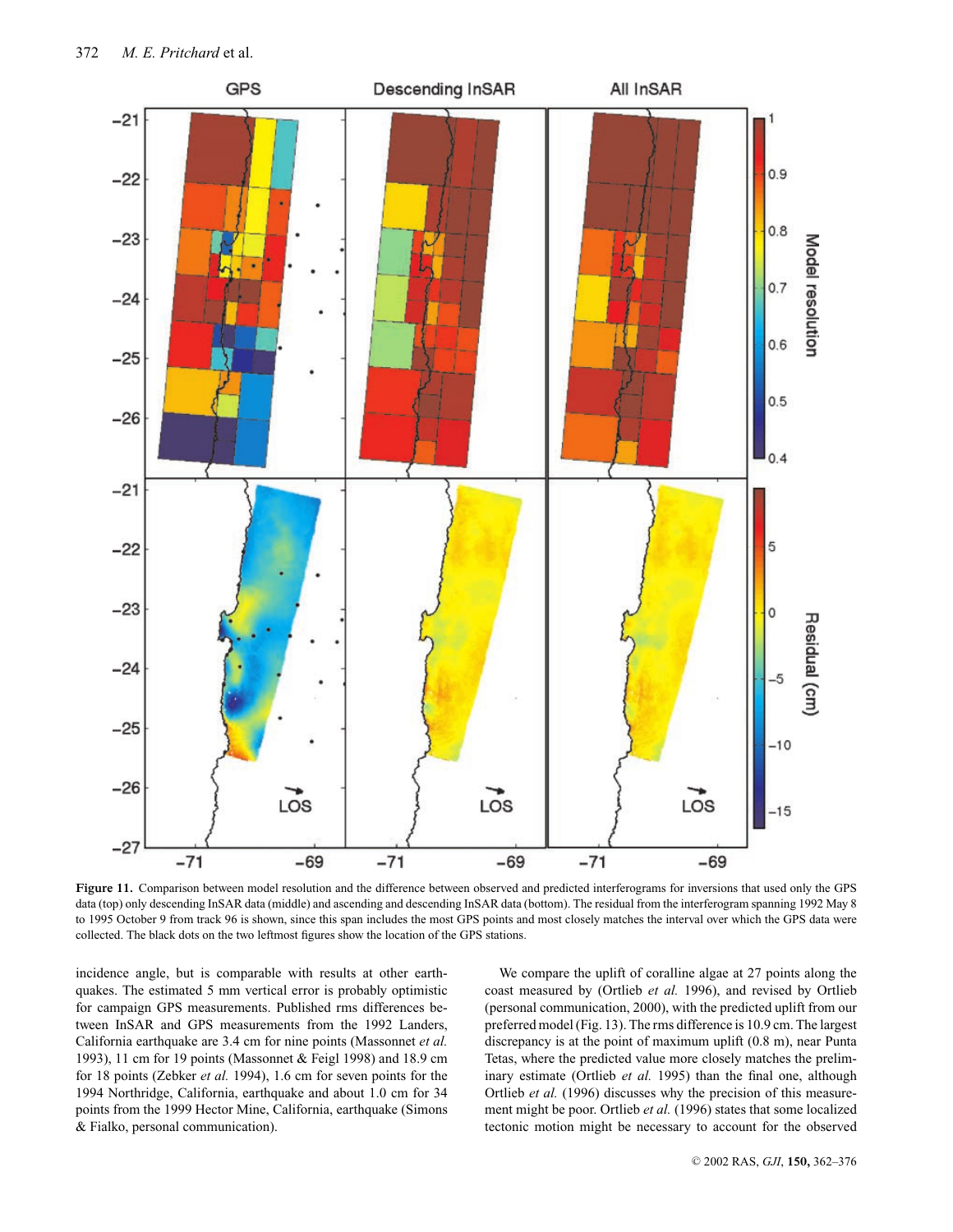

**Figure 12.** Comparison between 90 GPS displacements (Klotz *et al.* 1999) projected in the radar LOS and InSAR observations for the four satellite tracks. The independently determined best-fitting quadratic ramp from our preferred co-seismic model has been removed from the GPS and InSAR data. The rms difference is 3.2 cm.



**Figure 13.** Comparison between our preferred co-seismic surface displacement model (squares) and the observed coast coralline algae uplift (dots) of Ortlieb et al. (1996), as revised by Ortlieb (personal communication, 2000). The rms difference is 10.9 cm, but if we remove the data point with the largest residual, the rms difference is 6.8 cm. Ortlieb *et al.* (1996) do not specify errors for each measurement, but estimate an overall precision of 2 cm, shown as the error bars.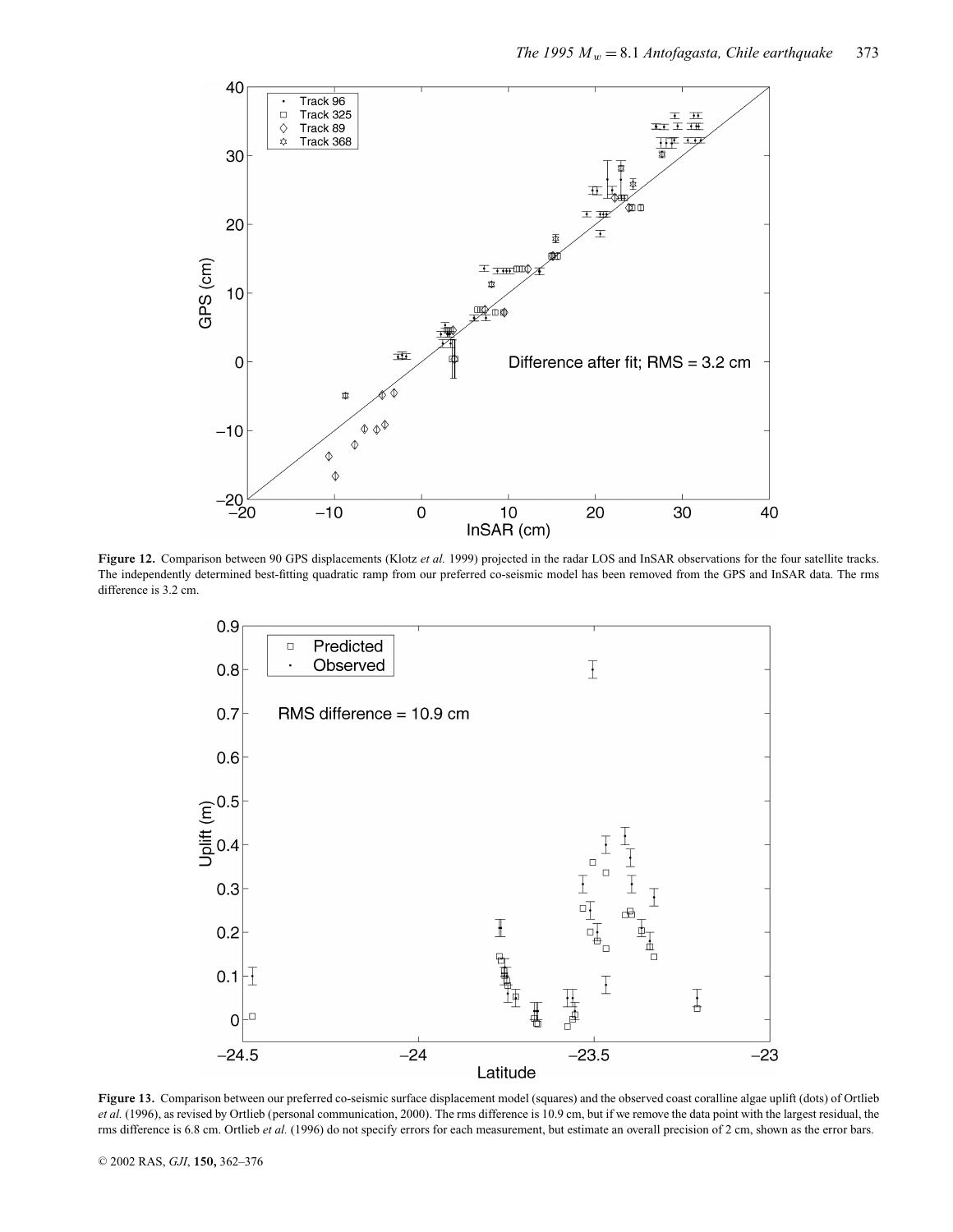

**Figure 14.** Predicted LOS displacements for track 96 from the models of Ruegg et al. (1996) (top left) and Ihmlé & Ruegg (1997) (bottom left) and the difference between the observations from the track 96 co-seismic pair and the prediction (top right and bottom right, respectively). The bestfitting quadratic ramp derived from our modelling was removed from the interferogram for the sake of comparison. The model of Ruegg *et al.* (1996) is a three point source model made from inversions of teleseismic body waves while the model of Ihmlé  $&$  Ruegg (1997) uses both teleseismic Rayleigh waves and 10 GPS stations (shown as black dots).

uplift at the southernmost point (Punta Tragagente), since there is no observed uplift along the coast to the immediate north or south. We do not see any evidence for such localized deformation in the interferograms, although such motion might be hard to detect, since in general, the correlation of the images decreases near the coast.

We compare the observed interferograms with those predicted from the models of Ruegg et al. (1996) and Ihmlé & Ruegg (1997) (Fig. 14). The model of Ruegg *et al.* (1996) is a three-point source model derived from inversions of teleseismic body waves, which explains the main features of the source time function, but poorly estimates the surface displacement. In particular, the region of uplift on the Mejillones Peninsula appears shifted to the north compared with our observations or the model of Ihmlé & Ruegg (1997). In a study of the induced tsunami, Guibourg *et al.* (1997) needed to shift the single patch of the Ruegg *et al.* (1996) displacement model to match the tide-gauge record at Antofagasta, but found that the variable slip model of Ihmlé  $& Ruegg$  (1997) adequately matches the gauge record. Ihmlé & Ruegg (1997) used both teleseismic Rayleigh waves and static displacements measured by 10 GPS stations to constrain the slip on the fault plane. The difference between their predicted LOS displacements and the observed interferogram are large (tens of centimetres) in places, although the difference is less near the locations of the GPS stations. Hernandez *et al.* (1997) compared synthetic interferograms generated with seismological models of slip from the 1992 Landers, California earthquake with observed interferograms. They found good agreement between the predicted and observed interferograms (centimetre-scale residual) except in regions within 7 km of the fault where they thought that the model fault parametrization might be too crude and the unwrapping of the observed interferogram might not be reliable. The fact that the seismic prediction at Landers more closely matches the observations than at Chile might be related to the fact that the Landers seismic inversion used local strong-motion data while the Chile seismic inversion relied upon teleseismic data.

# **6 SUMMARY**

We have used two techniques to invert nine interferograms and GPS data spanning the 1995,  $M_w = 8.1$  Antofagasta, Chile, earthquake for slip along the subduction zone interface. We favour the constrained least-squares inversion over the singular-value decomposition because CLS resolves model parameters and has a result that is more consistent (in terms of moment and rake) with previous geodetic and seismic inversions of slip. Our slip model shows an absence of slip near the location of several  $M_w = 7$  earthquakes within the rupture area. Tests of the sensitivity to the inclusion of different subsets of the InSAR and GPS data demonstrate that the GPS data alone does not completely characterize surface deformation and that InSAR data from many different viewing geometries are necessary to maximize resolution. The difference between the GPS data projected into the radar LOS and the InSAR data are reasonable (about 3 cm) considering the long time periods spanned by both data sets and our simple removal of potential interand post-seismic deformation by fitting for quadratic ramps. The difference between our model of co-seismic uplift and observations of corraline algae uplift (Ortlieb *et al.* 1996) is 10 cm—we do not understand why this difference is so large. Predicted LOS displacements from seismic (Ruegg *et al.* 1996) and seismic/geodetic (Ihmlé & Ruegg 1997) models differ from observed interferograms by tens of centimetres. The discrepancy between the predicted LOS displacement from the model of Ihmlé  $&$  Ruegg (1997) and the observed interferograms is surprising considering the many similarities between their slip distribution and ours (see above). A complete joint InSAR/GPS/seismic inversion is necessary. A joint inversion will also test for a change in focal mechanism in the southeast portion of the rupture that we and others observe (Delouis *et al.* 1997; Carlo *et al.* 1999). As Carlo *et al.* (1999) and other have noted, there is no obvious relation between the distribution of aftershocks and slip. It might be that the aftershock distribution is more correlated to stresses induced by post-seismic than co-seismic deformation as is suggested for the 1994 Northridge earthquake (Deng *et al.* 1999). Post-seismic deformation is expected in the area since the co-seismic deformation is opposite long-term tectonic deformation in most places (Delouis *et al.* 1998), and is observed by GPS (Klotz *et al.* 2000).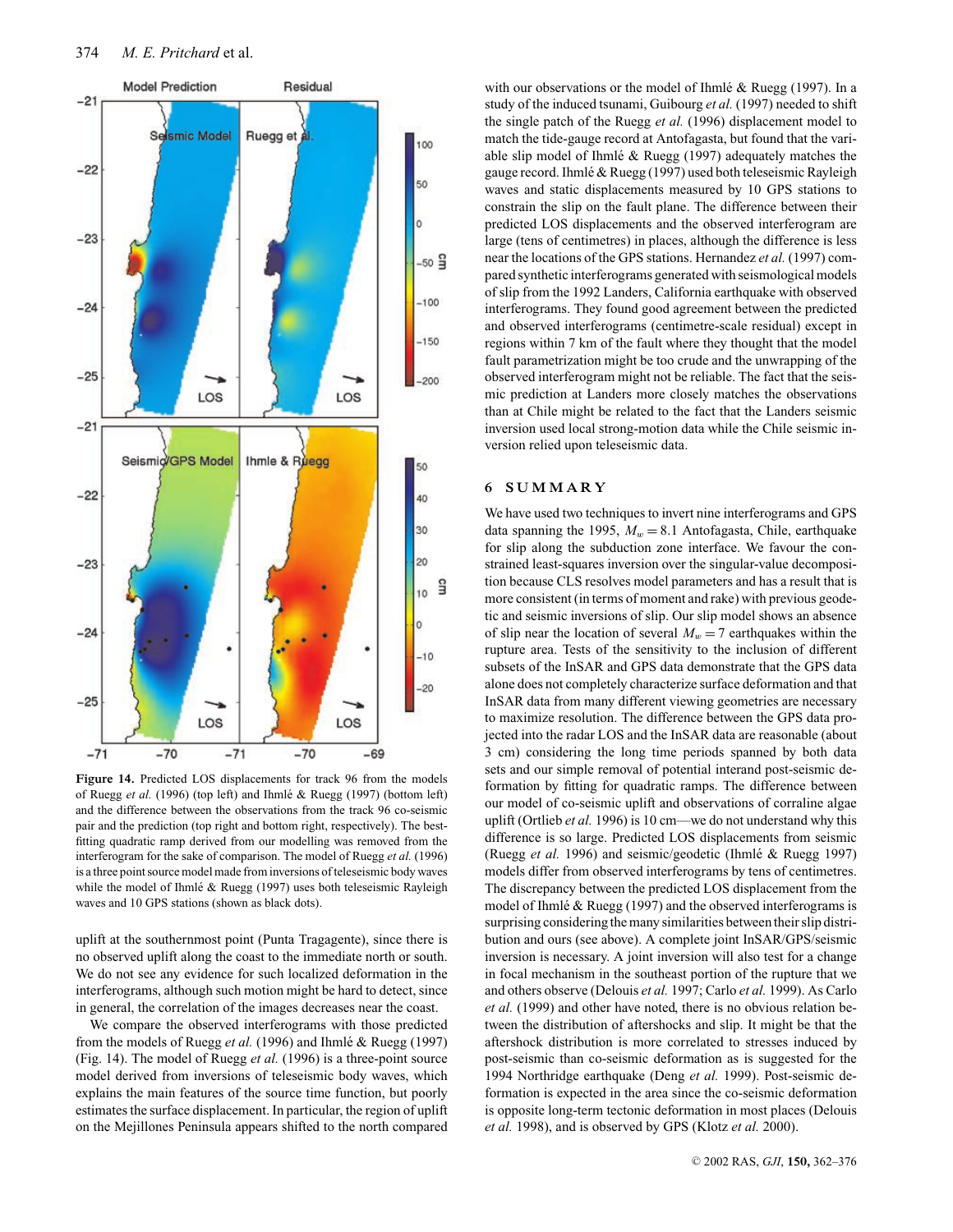#### **ACKNOWLEDGMENTS**

We acknowledge critical reviews from P. Segall and an anonymous reviewer. We are grateful to S. Husen, P. Ihmlé and L. Ortieb for access to their data, and thank D. Sandwell for suggesting using the satellite clock to help find missing lines. We thank E. Fielding for guidance in generating the DEM, made using ROI PAC. The ERS SAR imagery has been acquired under research user category from Eurimage, Italy. GMT mapping software (Wessel & Smith 1998) was used to prepare figures. MEP was partly supported by an NSF Graduate Research Fellowship. Contribution number 8841 of the Division of Geological and Planetary Science, Seismological Laboratory, California Institute of Technology.

#### **REFERENCES**

- Armijo, R. & Thiele, R., 1990. Active faulting in northern Chile: ramp stacking and lateral decoupling along a subduction plate boundary?, *Earth planet. Sci. Lett.,* **98,** 40–61.
- Árnadóttir, T. & Segall, P., 1994. The 1989 Loma Prieta earthquake imaged from inversion of geodetic data, *J. geophys. Res.,* **99,** 21 835–21 855.
- Carlo, D.L., Lay, T., Ammon, C.J. & Zhang, J., 1999. Rupture process of the 1995 Antofagasta subduction earthquake  $(M_w = 8.1)$ , *Pure appl. Geophys.,* **154,** 677–709.
- Coleman, T.F. & Li, Y., 1996. A reflective Newton method for minimizing a quadratic function subject to bounds on some of the variables, *SIAM J. Optimiz.,* **6,** 1040–1058.
- Comte, D. & Pardo, M., 1991. Reappraisal of great historical earthquakes in the northern Chile and southern Peru seismic gaps, *Natural Hazards,* **4,** 23–44.
- Comte, D., Pardo, M., Dorbath, L., Dorbath, C., Haessler, H., Rivera, L., Cisternas, A. & Ponce, L., 1994. Determination of seismogenic interplate contact zone and crustal seismicity around Antofagasta, northern Chile, *Geophys. J. Int.,* **116,** 553–561.
- Delouis, B., Cisternas, A., Dorbath, L., Rivera, L. & Kausel, E., 1996. The Andean subduction zone between 22◦ and 25◦ (northern Chile): precise geometry and state of stress, *Tectonophysics,* **259,** 81–100.
- Delouis, B. *et al.*, 1997. The  $M_w = 8.0$  Antofagasta (Northern Chile) earthquake of 30 July 1995: a precursor to the end of the large 1877 gap, *Bull. seism. Soc. Am.,* **87,** 427–445.
- Delouis, B., Phillip, H., Dorbath, L. & Cisternas, A., 1998. Recent crustal deformation in the Antofagasta region (northern Chile) and the subduction process, *Geophys. J. Int.,* **132,** 302–338.
- DeMets, C., Gordon, R.G., Argus, D.F. & Stein, S., 1994. Effect of recent revisions to the geomagnetic reversal time scale on estimates of current plate motions, *Geophys. Res. Lett.,* **21,** 2191–2194.
- Deng, J., Hudnut, K., Gurnis, M. & Hauksson, E., 1999. Stress loading from viscous flow in the lower crust and triggering of aftershocks following the 1994 Northridge, California, earthquake, *Geophys. Res. Lett.,* **26,** 3209– 3212.
- Du, Y., Aydin, A. & Segall, P., 1992. Comparison of various inversion techniques as applied to the determination of a geophysical deformation model for the 1983 Borah Peak earthquake, *Bull. seism. Soc. Am.,* **82,** 1840– 1866.
- Fujiwara, S., Rosen, P., Tobita, M. & Murakami, M., 1998. Crustal deformation measurements using repeat-pass JERS 1 synthetic aperture radar interferometry near the Izu Peninsula, Japan, *J. geophys. Res.,* **103,** 2411– 2426.
- Gill, P.E., Murray, W. & Wright, M.H., 1981. *Practical Optimization,* Academic Press, London.
- Gouget, K., Ihmlé, P.F., Campos, J. & Montagner, J.-P., 1998. Self-consistent retrieval of source parameters using mantle waves, *Bull. seism. Soc. Am.,* **88,** 995–1002.
- Guibourg, S., Heinrich, P. & Roche, R., 1997. Numerical modeling of the 1995 Chilean tsunami: impact on French Polynesia, *Geophys. Res. Lett.,* **24,** 775–778.
- Harris, R.A. & Segall, P., 1987. Detection of a locked zone at depth on the Parkfield, California, segment of the San Andreas Fault, *J. geophys. Res.,* **92,** 7945–7962.
- Hernandez, B., Cotton, F., Campillo, M. & Massonnet, D., 1997. A comparison between short term (co-seismic) and long term (one year) slip for the Landers earthquake: measurements from strong motion and SAR interferometry, *Geophys. Res. Lett.,* **24,** 1579–1582.
- Hernandez, B., Cotton, F. & Campillo, M., 1999. Contribution of radar interferometry to a two-step inversion of the kinematic process of the 1992 Landers earthquake, *J. geophys. Res.,* **104,** 13 083–13 099.
- Husen, S., Kissling, E., Flueh, E. & Asch, G., 1999. Accurate hypocentre determination in the seismogenic zone of the subducting Nazca Plate in northern Chile using a combined on-/offshore network, *Geophys. J. Int.,* **138,** 687–701.
- Ihmlé, P.F. & Ruegg, J.-C., 1997. Source tomography by simulated annealing using broad-band surface waves and geodetic data: application to the *M*<sup>w</sup> = 8.1 Chile 1995 event, *Geophys. J. Int.,* **131,** 146–158.
- Klotz, J. *et al.*, 1999. GPS-derived deformation of the central Andes including the 1995 Antofagasta  $M_w = 8.0$  earthquake, *Pure appl. Geophys.*, 154, 709–730.
- Klotz, J., Khazaradze, G., Cifuentes, O., Barriga, R., Barrientos, S., Perdomo, R., Viramonte, J. & Rios, V., 2000. The present-day kinematics of the central and southern Andes, *EOS,* **81,** 1126.
- Kostrov, B.V., 1974. Seismic moment and energy of earthquakes, and seismic flow of rock, *Izv. Acad. Sci. USSR Phys. Solid Earth,* **1,** 23–40.
- Lay, T., Kanamori, H. & Ruff, L., 1982. The asperity model and the nature of large subduction zone earthquakes, *Earthq. Predict. Res.,* **1,**  $3 - 71$ .
- Massonnet, D. & Feigl, K., 1998. Radar interferometry and its application to changes in the earth's surface, *Rev. Geophys.,* **36,** 441–500.
- Massonnet, D., Rossi, M., Carmona, C., Adragna, F., Peltzer, G., Feigl, K. & Rabaute, T., 1993. The displacement field of the Landers earthquake mapped by radar interferometry, *Nature,* **364,** 138–142.
- Menke, W., 1989. *Geophysical Data Analysis: Discrete Inverse Theory,* Academic Press, New York.
- Monfret, T., Dorbath, L., Caminade, J.P., Pardo, M., Comte, D. & Ponce, L., 1995. The July 30, Antofagasta earthquake: an 'hypocritical' seismic event, *EOS, Trans. Am. geophys. Un.,* **76,** 427.
- Okada, Y., 1985. Surface deformation to shear and tensile faults in a half space, *Bull. seism. Soc. Am.,* **75,** 1135–1154.
- Ortlieb, L., Barrientos, S., Ruegg, J.C., Guzman, N. & Lavenu, A., 1995. Coseismic coastal uplift during the 1995 Antofagasta earthquake, in *IGCP Project 367: Late Quarternary Coastal Records of Rapid Change,* pp. 54– 57, IInd Annual Meeting, Antofagasta, Chile, Abstract vol.
- Ortlieb, L., Barrientos, S. & Guzman, N., 1996. Coseismic coastal uplift and coralline algae record in northern Chile: the 1995 Antofagasta earthquake case, *Quat. Sci. Rev.,* **15,** 949–960.
- Patzwahl, R., Mechie, J., Schulze, A. & Giese, P., 1999. Two-dimensional velocity models of the Nazca plate subduction zone between 19.5◦S and 25◦S from wide-angle seismic measurements during the CINCA95 project, *J. geophys. Res.,* **104,** 7293–7317.
- Press, W.H., Teukolsky, S.A., Vetterling, W.T. & Flannery, B.P., 1994. *Numerical Recipes in FORTRAN: the Art of Scientific Computing,* Cambridge University Press, New York.
- Ramirez, J., Titichoca, H., Lander, J.F. & Whiteside, L.S., 1997. The minor destructive tsunami occurring near Antofagasta, Northern Chile, July 30, 1995, *Science of Tsunami Hazards,* **15,** 3–22.
- Reigber, C., Michel, G.W., Klotz, J. & Angermann, D., 1997. The Antofagasta 1995 earthquake: crustal deformation pattern as observed by GPS and D-INSAR, in *Proc. ERS Symposium on Space at the Service of our Environment, Florence, Italy,* Vol. 414, pp. 507–513.
- Rosen, P.A., Hensley, S., Zebker, H.A., Webb, F.H. & Fielding, E.J., 1996. Surface deformation and coherence measurements of Kilauea Volcano, Hawaii, from SIR-C radar interferometry, *J. geophys. Res.,* **101,** 23 109– 23 125.
- Rosen, P.A., Hensley, S., Joughin, I.R., Li, F.K., Madsen, S.N., Rodríguez, E. & Goldstein, R.M., 2000. Synthetic Aperture Radar Interferometry, *Proc. IEEE,* **88,** 333–382.